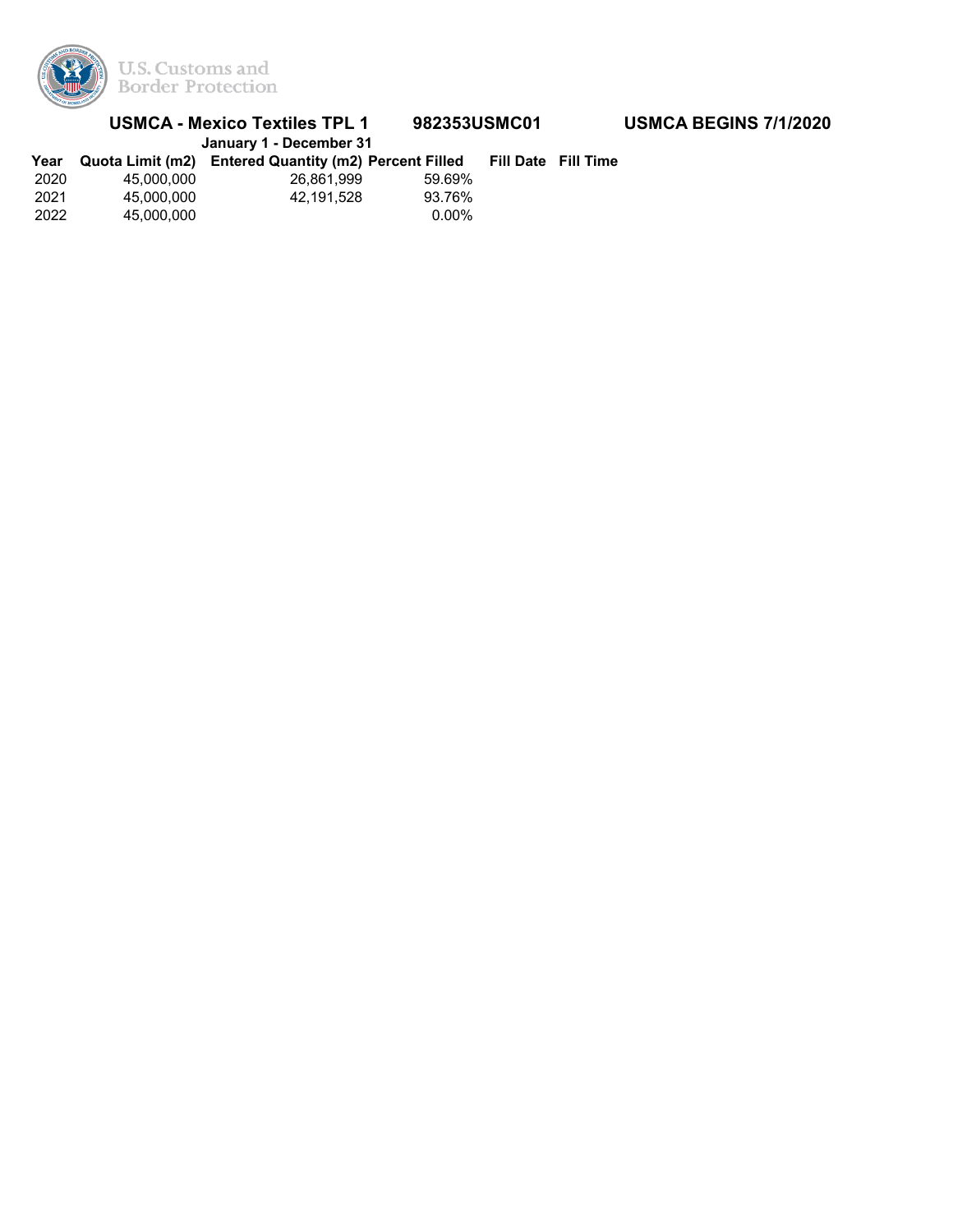## **USMCA - Mexico Textiles TPL 2 982353USMC02 USMCA BEGINS 7/1/2020**

|      | January 1 - December 31 |                                             |        |                            |
|------|-------------------------|---------------------------------------------|--------|----------------------------|
| Year | Quota Limit (m2)        | <b>Entered Quantity (m2) Percent Filled</b> |        | <b>Fill Date Fill Time</b> |
|      | 1.500.000               | 327.473                                     | 21.83% |                            |
|      | 1.500.000               | 943.757                                     | 62.92% |                            |
|      | 1.500.000               |                                             | 0.00%  |                            |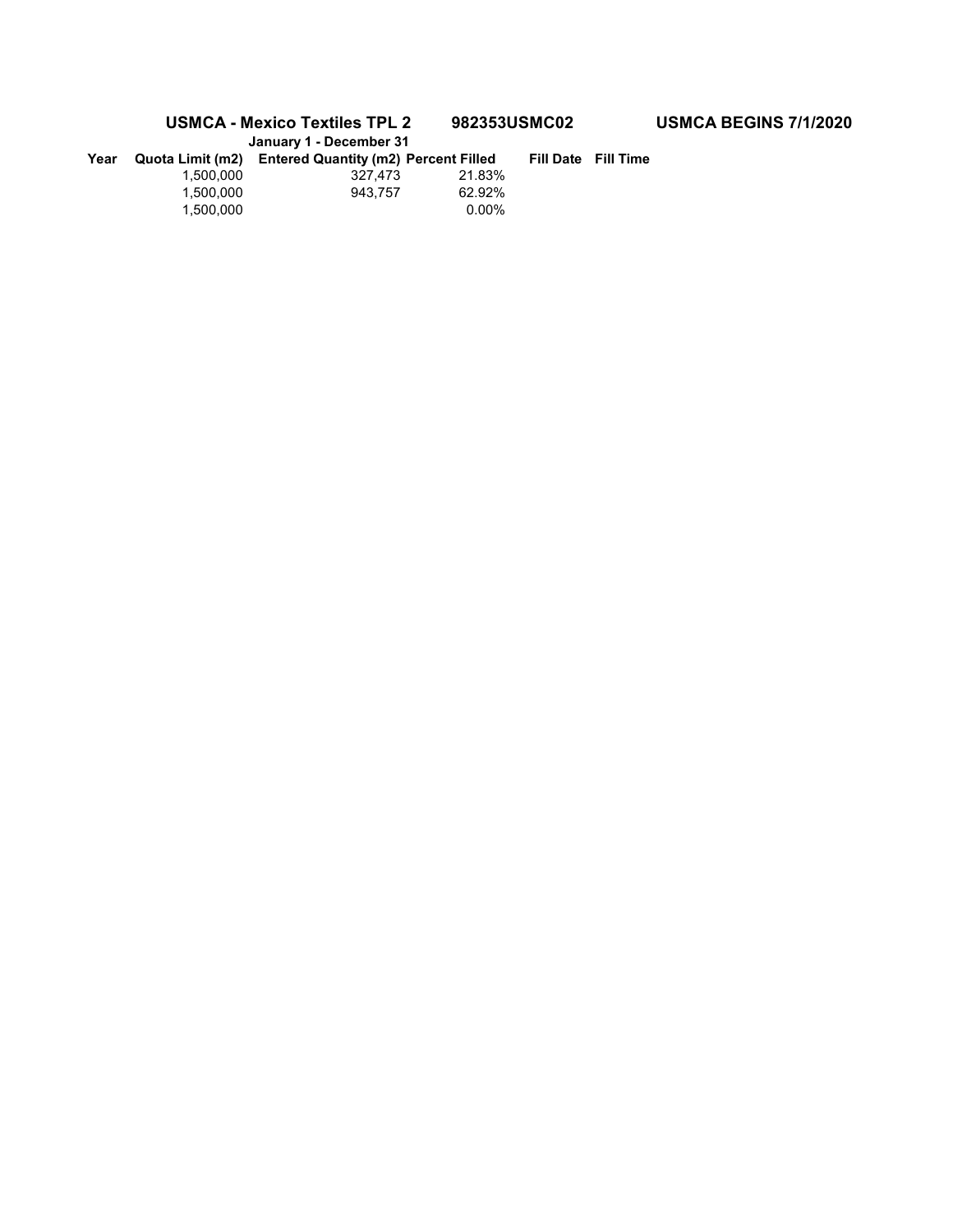**USMCA - Mexico Textiles TPL 3 982353USMC03 USMCA BEGINS 7/1/2020** 

NO QUANTITIES DRAWN AGAINST THIS TPL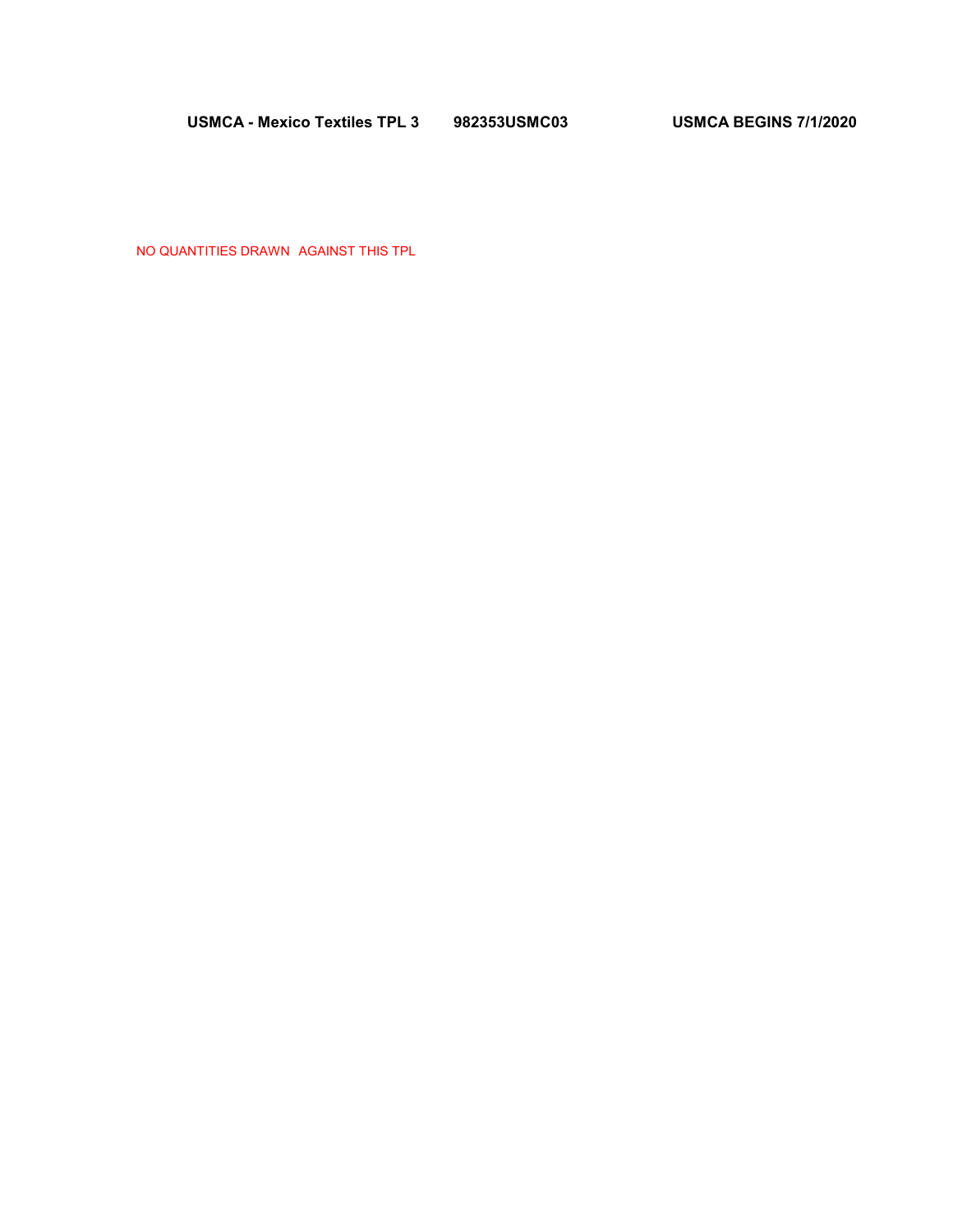**USMCA - Mexico Textiles TPL 4 982353USMC04 USMCA BEGINS 7/1/2020 January 1 - December 31** 

| Year |           | <b>UGHUGHY I - DUUGHINGI UT</b><br>Quota Limit (m2) Entered Quantity (m2) Percent Filled |          | <b>Fill Date Fill Time</b> |  |
|------|-----------|------------------------------------------------------------------------------------------|----------|----------------------------|--|
| 2020 | 4.800.000 | 1.078.589                                                                                | 22.47%   |                            |  |
| 2021 | 4.800.000 | 2.909.878                                                                                | 60.62%   |                            |  |
| 2022 | 4.800.000 |                                                                                          | $0.00\%$ |                            |  |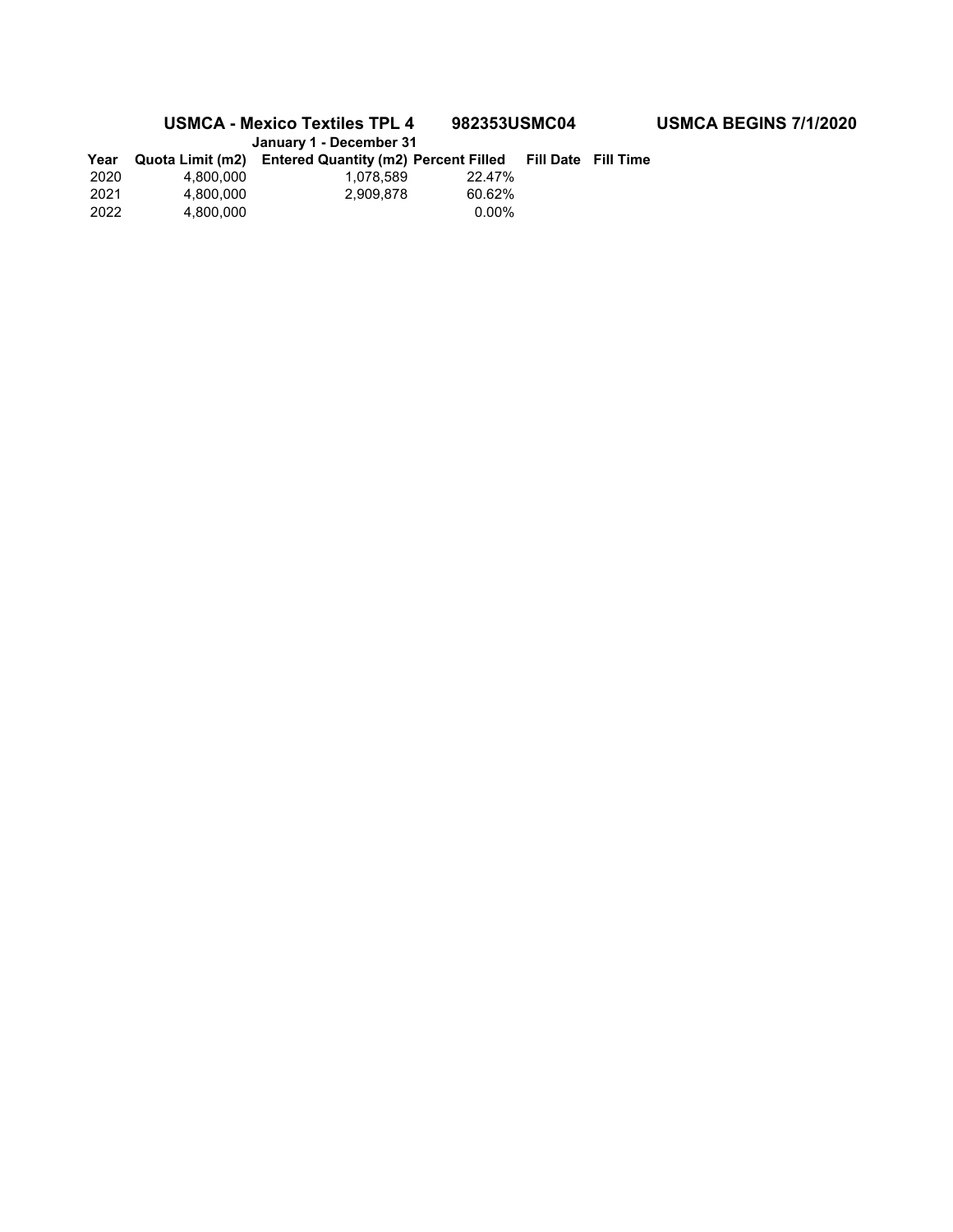**USMCA - Mexico Textiles TPL 5 982353USMC05 USMCA BEGINS 7/1/2020 January 1 - December 31** 

| <b>January 1 - Deceniber 31</b> |            |                                                       |          |                            |  |  |
|---------------------------------|------------|-------------------------------------------------------|----------|----------------------------|--|--|
| Year                            |            | Quota Limit (m2) Entered Quantity (m2) Percent Filled |          | <b>Fill Date Fill Time</b> |  |  |
| 2020                            | 18.000.000 | 21.869                                                | 0.12%    |                            |  |  |
| 2021                            | 18.000.000 | 8.967                                                 | 0.05%    |                            |  |  |
| 2023                            | 18.000.000 |                                                       | $0.00\%$ |                            |  |  |